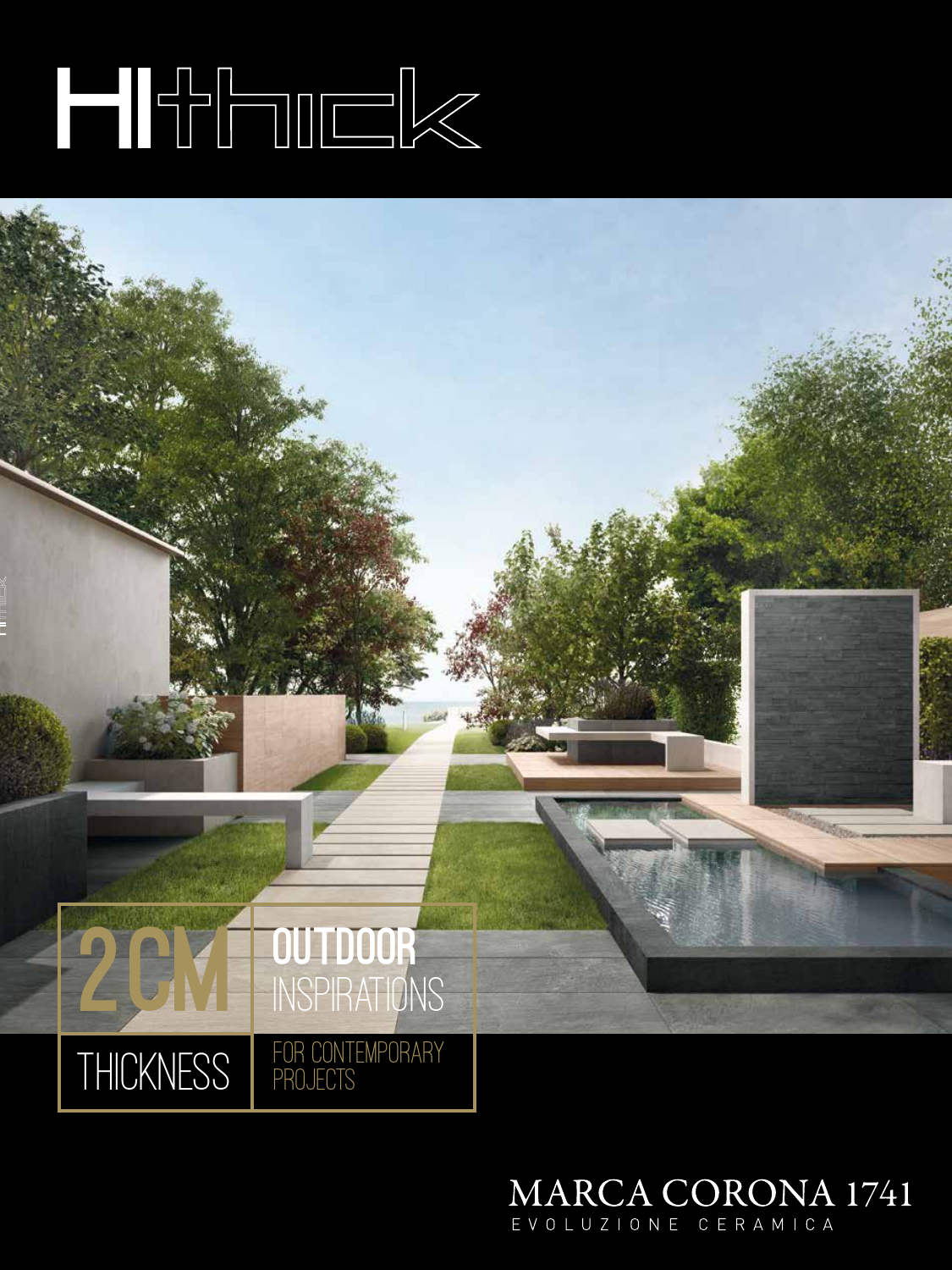88 **HITHICK** | 89

# POSA SU MASSETTO CON COLLA



BARRIERA VAPORE (telo nylon) **CE** BARRIERA VAPORE (TELO NYLON)<br>VAPOUR BARRIER (NYLON CLOTH)



SOLAIO DI COPERTURA  $(\mathbf{H})$  SULAIL

MASSETTO DI PENDENZA **G** MASSETTO DI PENDEN<br>INCLINATION FOOTING

# LA POSA SOPRAELEVATA

# RAISED INSTALLATION



### POSE SURÉLEVÉE / VERLEGUNG ALS DOPPELBODEN / COLOCACIÓN SOBREELEVADA / УКЛАДКА В ВИДЕ ФАЛЬШПОЛА

Sistema facilmente ispezionabile che consente la stesura di impianti di irrigazione, tubazioni e sistemi di illuminazione al di sotto del piano di calpestio. Lastre amovibili per la manutenzione degli elementi sottostanti.

A system that is easy to inspect and allows the installation of irrigation circuits, pipes and lighting systems below the foot plan. Removable slabs for the maintenance of underlying elements.

SOPRAELEVATA (SOLAIO) RAISED (GROUND)

Système facilement contrôlable qui permet l'installation de système d'irrigation, de tuyauteries et de systèmes d'éclairage placés en-dessous du plancher. Dalles repositionnables pour l'entretien des éléments situés en-dessous.

Sistema fácilmente inspeccionable que permite el posicionamiento de instalaciones de irrigación, tuberías y sistemas de iluminación debajo del plano transitable. Losas amovibles para la manutención de los elementos subyacentes.

Das leicht zu inspizierende System ermöglicht die praktische Verlegung von Bewässerungsanlagen, Rohrleitungen, Kabeln und Beleuchtungssysteme unter der Trittfläche. Die Platten können für die Wartung der darunterliegenden Elemente entfernt werden.

Система обеспечивает удобство проверки подплиточного пространства, в котором размещают трубопроводы и кабели систем ирригации, освещения и т.п. Простота демонтажа плиток для проверки или ремонта подпольных коммуникаций.



#### $(A)$  HITHICK

- **B** SUPPORTO DISTANZIATORE (FISSO, REGOLABILE O AUTOLIVELLANTE)<br>SPACER SUPPORT (FIX, ADJUSTABLE OR SELF-LEVELLING)
- GUAINA DI SEPARAZIONE DRENAGGIO SCHLÜTER® TROBA PLUS O SIMILARE GUAINA DI SEPARAZIONE DRENAGGIO SCHLÜTER® - TROBA PLUS O SIMIL<br>DRAINAGE SHEATH OF THE KIND SCHLÜTER® - TROBA PLUS OR THE LIKE
- IMPERMEABILIZZAZIONE (guaina bituminosa) WATER-PROOFING LAYER (WATERPROOFING LAYER) DETERMINES
- ELEMENTO TERMOISOLANTE **ELEMENTO TERMUISULANTE**<br>THERMO-INSULATING ELEMENT



Installation on sub-floor with adhesives POSE SUR CHAPE AVEC COLLE / VERELGUNG AUF ESTRICH MIT KLEBER / COLOCACIÓN SOBRE CONTRAPISO CON ADHESIVO / КЛЕЕВАЯ УКЛАДКА НА СТЯЖКУ



### MASSETTO (TERRENO) FOOTING (GROUND)

### MASSETTO (SOLAIO) FOOTING (FLOOR)

Idéale pour des zones carrossables à l'extérieur, parkings et rampes d'accès de garage, grâce à la résistance extrême de la surface aux charges dynamiques et statiques. La pose exige des joints de dilatation, un joint avec filasse de 3 mm rempli de mortier ciment, et un lavage final avec une solution d'acide tamponné pour éliminer les éventuels résidus invisibles.

Der ideale Bodenbelag für Zufahrten, Parkplätze, Garagenrampen, da die Verlegefläche sowohl bei dynamischen als auch bei statischen Lasten extrem beständig ist. Bei der Verlegung müssen Bewegungsfugen gesetzt werden, sowie eine mit Mörtel gefüllte Fuge mit 3mm Kreuz. Am Schluss ist eine Reinigung mit gepufferter Säure durchzuführen, um mögliche unsichtbare Rückstände zu entfernen.

Ideal para áreas externas en las que transitan coches, para aparcamientos y rampas de garajes, gracias a la gran resistencia a las cargas dinámicas y estáticas que presenta la superficie. Para la colocación sirven juntas de expansión, una junta con distanciador en forma de cruz de 3mm rellena con masilla cementicia, y un lavado final con ácido para quitar eventuales residuos invisibles.

Идеальная для наружных подъездных зон, автостоянок и пандусов гаражей, благодаря чрезвычайной устойчивости поверхности к динамическим и статическим нагрузкам. Для укладки требуются расширительные соединения, шов с перекрестьем 3 м, заполненный цементным раствором, и заключительная мойка кислотой для удаления невидимых остатков.

Ideale per aree carrabili in esterno, parcheggi auto e rampe di garage, grazie all'estrema resistenza della superficie ai carichi dinamici e statici. Per la posa occorrono giunti di dilatazione, una fuga con crocino di 3mm riempita di stucco cementizio, e un lavaggio finale con acido tamponato per rimuoverne eventuali residui invisibili.

Ideal for outdoor areas such as driveways parking spaces and garage ramps, thanks to the incredible surface resistance to both dynamic and static loads. This kind of installation requires expansion joints, a grout line made using 3mm spacers that must be filled in with cement grout, and a final rinsing with buffer acid to remove any invisible residue.



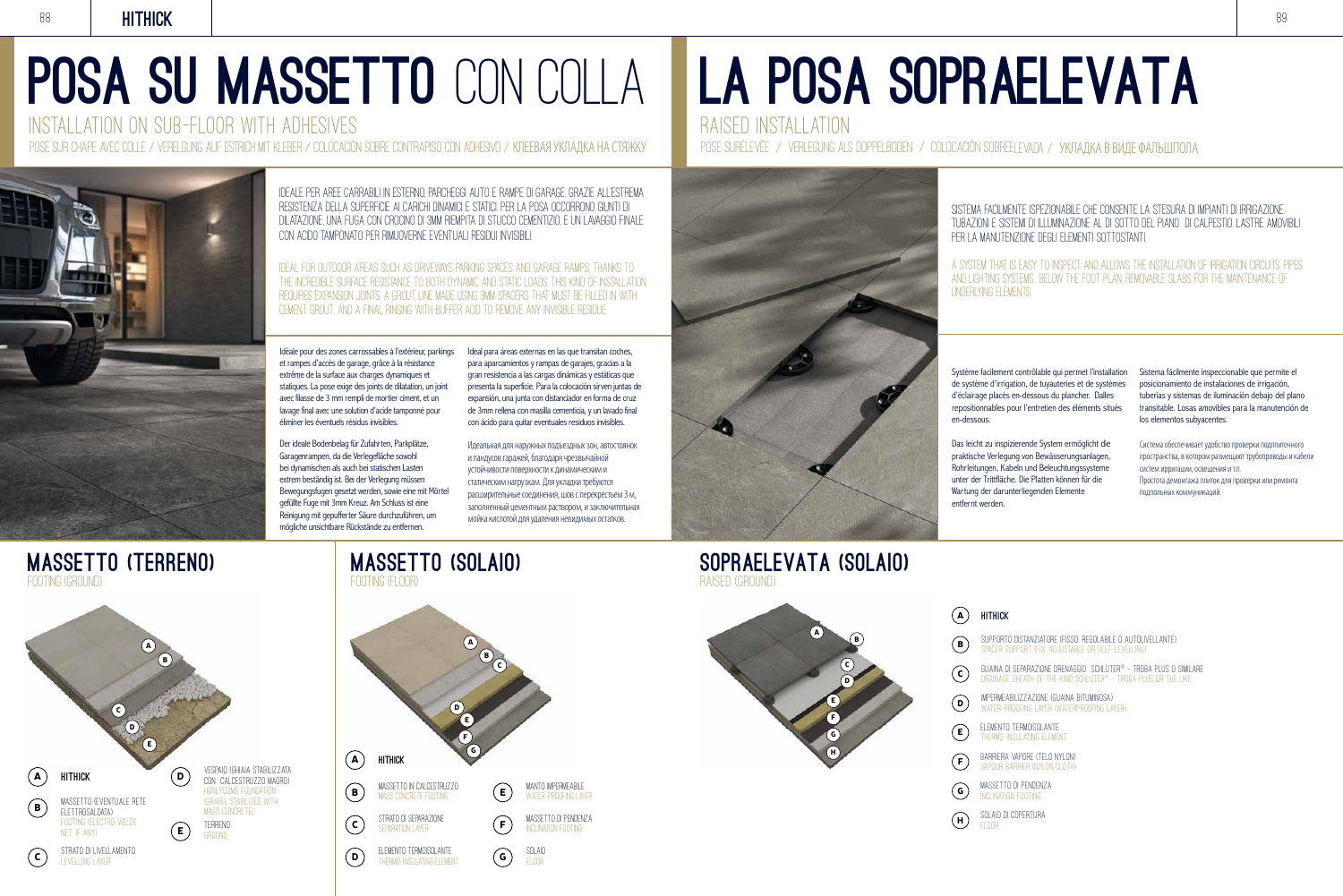

90 **HITHICK**  $\qquad$  91

### **ALTERNATIVE** ALTERNATIVES

## I SUPPORTI SUPPORTS SUPPORTS / TRÄGER / PEDESTALES/ ОПОРЫ



Disco livellatore

## Levelling disc







Altezza massima di posa Maximum installation raise



Altezza massima di posa Maximum installation raise



Schlüter®-TROBA-STELZ-MR with mortar or the like.





Schlüter®-TROBA-STELZ-DR con posa a punti colla o similari.

Schlüter®-TROBA-STELZ-DR with adhesive or the like.

## 2 AGGANCI DIFFERENTI 2 different ANCHORING DEVICES 2 FIXATIONS DIFFÉRENTES / 2 verschiedene Einhängemöglichkeiten / 2 enganches deferentes / 2 РАЗНЫХ ЗАЦЕПА

Ideata per evitare il contatto tra piastre e muro perimetrale nelle pavimentazioni sopraelevate da esterno, questa soluzione in acciaio inox è dotata di ammortizzatore per dilatazioni longitudinali e trasversali e di un sicuro aggancio.

Designed to avoid the contact between plates and perimetral walls in outdoor raised installation, this stainless steel solution is equipped with shock-absorber for diagonal and longitudinal expansion and safe anchoring.

Conçu pour éviter le contact entre les plaques et le mur d'enceinte dans les planchers surélevés d'extérieur, cette solution en acier inox est pourvue d'amortisseur pour les dilatations longitudinales et transversales et d'un accrochage sûr.

Entwickelt, um den Kontakt zwischen den Platten und der Außenmauer bei Doppelböden in Außenbereichen zu verhindern ist diese Lösung aus Edelstahl für Längs- und Querdehnungen mit Stoßdämpfern und mit einer sicheren Einhängevorrichtung ausgestattet.

PROGETTATA PER FAR FRONTE AL PROBLEMA DEL TAMPONAMENTO DEL BORDO IN ASSENZA DI MURI perimetraLI. Marca Corona propone un innovativo sistema che permette di chiudere lo spazio perimetrale che si crea nelle pavimentazioni sopraelevate.

Кляммеры плиточной кромки предотвращает контакт между плитками и периметральной стеной при устройстве наружных фальшполов и оснащены амортизирующим элементом, который компенсирует продольные и поперечные расширения покрытия.

Pensada para evitar el contacto entre las losas y el muro perimetral en las pavimentaciones sobreelevadas de exteriores, esta solución de acero inoxidables está dotada de amortiguador para dilataciones longitudinales y transversales y de un enganche seguro.

Conçu pour éviter le problème de la fermeture du bord lorsqu'on n'a pas le mur d'enceinte. Marca Corona propose un système innovant qui permet d'avoir une clôture du périmètre crée autour des planchers surélevés.

Solución proyectada para enfrentar el problema del taponamiento del borde cuando no existe un muro perimetral. Marca Corona propone un innovador sistema que permite cerrar el espacio perimetral que se crea en las pavimentaciones sobreelevadas.

Entwickelt, um das Problem des Anstoßens der Plattenkanten zu umgehen, wenn keine umgebende Wand vorhanden ist. Marca Corona bietet ein innovatives System an, mit dem der Raum an den Außenkanten, der bei Doppelböden entsteht, geschlossen werden kann.

Инновационная система кляммеров от Marca Corona задумана для отделки непримыкающих к стенам кромок фальшполов. Позволяет закрыть зазор, который образуется по краям фальшпола, и придать им красивый завершенный вид.

Designed to solve the problem of edge plugging in absence of perimetral walls. Marca Corona offers an innovative system that allow for the closing of the perimetral space in raised floors.

BORDO PIASTRA PLATE EDGE CLIP

# BORDO VERTICALE VERTICAL EDGE CLIP